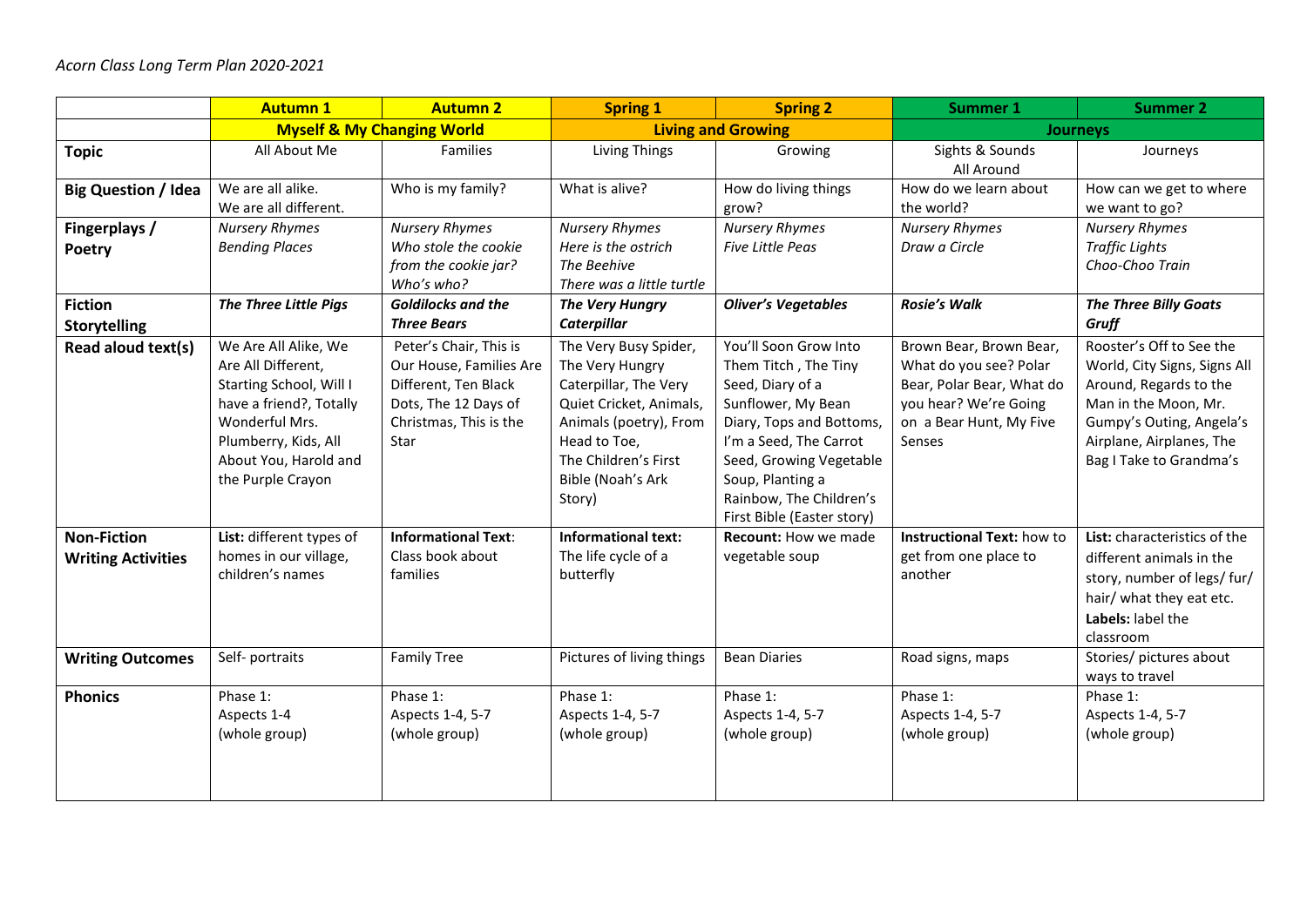| Song                    | I've Got Two Eyes                                                                                                                                                                                                                                                                               | Parents are People<br>"The 12 Days of<br>Christmas                                                                                                                                                                                                                                                                     | The Animals Went in 2<br>by <sub>2</sub>                                                                                                                                                                                                                                                                               | Grow, Grow, Grow                                                                                                                                                                                                                                                                                                                                                                                                   | There's a Nose in the<br>Middle of My Face                                                                                                                                                                                                                                        | Let's Take a Walk                                                                                                                                                                                                           |
|-------------------------|-------------------------------------------------------------------------------------------------------------------------------------------------------------------------------------------------------------------------------------------------------------------------------------------------|------------------------------------------------------------------------------------------------------------------------------------------------------------------------------------------------------------------------------------------------------------------------------------------------------------------------|------------------------------------------------------------------------------------------------------------------------------------------------------------------------------------------------------------------------------------------------------------------------------------------------------------------------|--------------------------------------------------------------------------------------------------------------------------------------------------------------------------------------------------------------------------------------------------------------------------------------------------------------------------------------------------------------------------------------------------------------------|-----------------------------------------------------------------------------------------------------------------------------------------------------------------------------------------------------------------------------------------------------------------------------------|-----------------------------------------------------------------------------------------------------------------------------------------------------------------------------------------------------------------------------|
| <b>Music / Movement</b> | I am special,<br>Head, Shoulders, Knees<br>and Toes                                                                                                                                                                                                                                             | Hambone, Hambone<br>The Name Game                                                                                                                                                                                                                                                                                      | Animal Party at My<br>House, From Head to<br>Toe                                                                                                                                                                                                                                                                       | <b>Brain Dance</b>                                                                                                                                                                                                                                                                                                                                                                                                 | 5 Senses Dance                                                                                                                                                                                                                                                                    | Dance to Vivaldi's Four<br>Seasons                                                                                                                                                                                          |
| <b>P.E.</b>             | <b>Physical Development:</b><br><b>Baseline Assessment</b><br><b>Activities</b>                                                                                                                                                                                                                 | Going to Kentucky,<br>The Farmer in the Dell,<br>Where is the pebble?<br>Hopscotch                                                                                                                                                                                                                                     | What' the time Mr.<br>Wolf?<br>Cat and Mouse<br>Bite the carp's tail<br>African Game Trap                                                                                                                                                                                                                              | <b>Physical Development:</b><br><b>Assessment Activities</b>                                                                                                                                                                                                                                                                                                                                                       | <b>Blind Man's Bluff</b><br>Freeze Tag, Hands On<br>Freeze Tag, Crawling<br>under Freeze Tag                                                                                                                                                                                      | Catch It!<br>Red Light, Green Light<br>Make an obstacle course                                                                                                                                                              |
| <b>Maths Activities</b> | <b>Numbers and Patterns:</b><br>Phase 1 / 2: Counting<br>Sets<br>Phase 1 / 2: Number<br><b>Words and Numerals</b><br>SSM: time, sequencing,<br>2D shapes, patterns,<br>comparing objects<br>according to size<br>-Eye Colour Graph<br>-T shirt colour counting<br>-Height Chart<br>-Chalk mazes | <b>Numbers and Patterns:</b><br>Phase 1 / 2: Counting<br>Sets<br>Phase 1/2/3: Number<br><b>Words and Numerals</b><br>SSM: 2D shapes,<br>patterns, sequencing,<br>ordinal numbers,<br>comparing objects<br>according to size<br>-Sorting seeds<br>-Pumpkin Shapes<br>-"The 12 Days of<br>Christmas"<br>-Advent Calendar | <b>Numbers and Patterns:</b><br>Phase 1 / 2: Counting<br>Sets<br>Phase 1/2/3: Number<br><b>Words and Numerals</b><br>SSM: positional<br>language, time,<br>ordering 2 or 3 items<br>by length or height,<br>weight or capacity,<br>money,<br>-Comparing sizes of<br>animals<br>-Using non-standard<br>units to measure | <b>Numbers and Patterns:</b><br>Phase 1/2/3: Counting<br>Sets<br>Phase 1/2/3/4: Number<br><b>Words and Numerals</b><br>SSM: positional<br>language, time, ordering<br>2 or 3 items by length or<br>height, weight or<br>capacity, patterns,<br>measure w/ non-<br>standard units<br>-Favourite vegetables<br>graph<br>-Compare sizes of<br>vegetables<br>- measure heights of<br>children with blocks or<br>unifix | <b>Numbers and Patterns:</b><br>Phase 1/2/3: Counting<br>Sets<br>Phase 1/2/3/4: Number<br><b>Words and Numerals</b><br>SSM: making patterns,<br>ordering 2 or 3 items by<br>length or height,<br>identifying and describing<br>basic 2D shapes, money<br>-Mazes<br>-Shape collage | <b>Numbers and Patterns:</b><br>Phase 1/2/3: Counting<br><b>Sets</b><br>Phase 1/2/3/4: Number<br><b>Words and Numerals</b><br>SSM: positional language,<br>time, sequencing, 2D and<br>3D shapes<br>-Maps<br>-Shape collage |